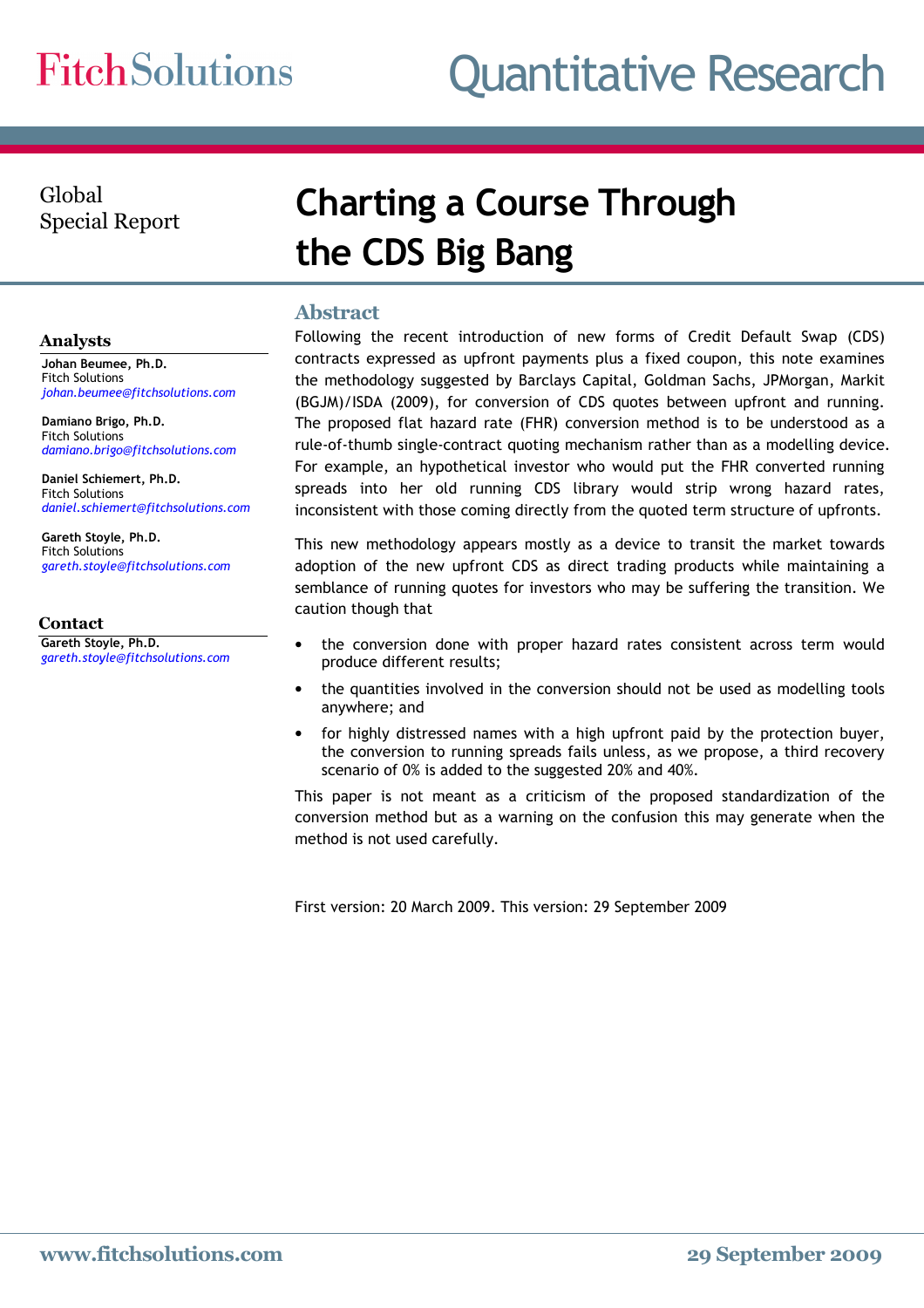### Table of Contents

| 1.   |                                                                        |  |
|------|------------------------------------------------------------------------|--|
| 2.   |                                                                        |  |
| 2.1. |                                                                        |  |
| 2.2. | Premium and Protection Legs, and Spot Running CDS Spreads 6            |  |
| 2.3. |                                                                        |  |
| 3.   | Conversion Between Running and Upfront Spreads  9                      |  |
| 3.1. | Running to Upfront with a Consistent Term Structure of Hazard Rates  9 |  |
| 3.2. | Upfront to Running with a Consistent Term Structure of Hazard Rates  9 |  |
| 3.3. |                                                                        |  |
| 3.4. | The Role of Recovery and Problems with the 20% and 40% Choices12       |  |
| 4.   |                                                                        |  |
| 4.1. |                                                                        |  |
|      |                                                                        |  |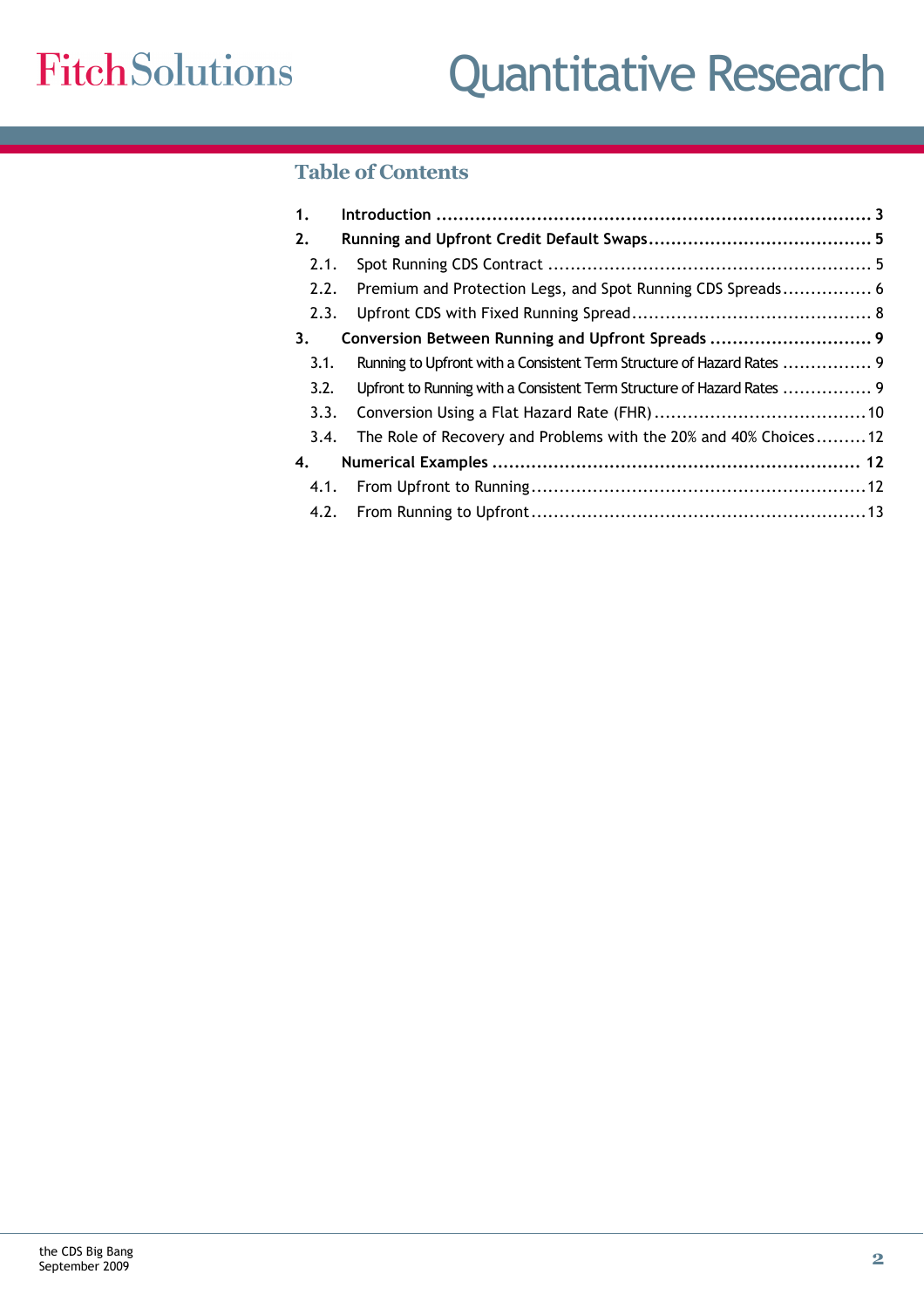#### 1. Introduction

Recently there has been a proposal in Barclays, Goldman Sachs, JPMorgan, and Markit (BGJM)(2009), seconded by ISDA<sup>1</sup> for an imminent change in the convention for quoting CDS. In a traditional running CDS contract a spread is paid throughout the life of the deal, with this spread being set so that the premium and default legs

match at inception. In the proposal the running spread will be fixed at  $S_c$ , equal to

100bps or 500bps depending of the quality of the credit. Individual CDS will vary in the required upfront payment (an amount to be exchanged immediately upon entering the contract). The recovery is also standardised to two possible values, again depending on the credit quality: 20% or 40%.

In this paper we briefly review a widely accepted CDS model and show how it can be used to convert between running spreads and upfronts. We contrast this with the proposed "flat hazard rate" (FHR) convention method in BGJM/ISDA (2009) and show that there is a material difference which could lead to significant inconsistencies and arbitrage opportunities should the converted spread be taken as the spread of a real running CDS product. The FHR methodology however works and avoids inconsistencies provided that:

- It is applied, as is meant, to a universe where each CDS name has just one quoted maturity. As this does not happen in reality, having more maturities on the same name, this will work only if traded CDS prices will be upfront ones, so that running spreads of CDS will not appear directly in trading in the way they used to appear in the earlier running market.
- It is used only as a quoting mechanism in that FHR is a method to go from traded upfront quotes to a semblance of fair-spread quantities and back again without loosing information. The semblance of fair spread is not the actual fair spread that one would have computed in a real running CDS contract that used to appear in the market.
- The FHR converted running spreads for CDS with different maturities are not used to strip hazard rates or to calibrate models across term.

In the paper we highlight the conversion methodology and point out the errors one could face when using the conversion outside of the context for which it is meant.

Finally, the choice of two recovery scenarios limited to 20% and 40% poses some problems and deserves further comment. For highly distressed names with high upfront paid by the protection buyer, the conversion to running spread fails if the upfront plus 20% recovery is larger than one. That is why we suggest that if one is to limit the possible recovery scenarios as in the proposal, adding the 0% recovery case to the proposed 20% and 40% guarantees the existence of the converted running spread.

To put this paper in the context of the more general literature on CDS models, including CDS options and volatility, both single and multi-name, we point out that this paper deals with deterministic hazard rates, ignoring credit spread volatility.

<sup>&</sup>lt;sup>1</sup> www.cdsmodel.com says on March 2009: "The ISDA CDS Standard Model is a source code for CDS calculations and can be downloaded freely through this website. The source code is copyright of ISDA and available under an Open Source license.[...] As the CDS market evolves to trade single name contracts with a fixed coupon and upfront payment, it is critical for CDS investors to match the upfront payment amounts and to be able to translate upfront quotations to spread quotations and vice versa in a standardized manner.[...]"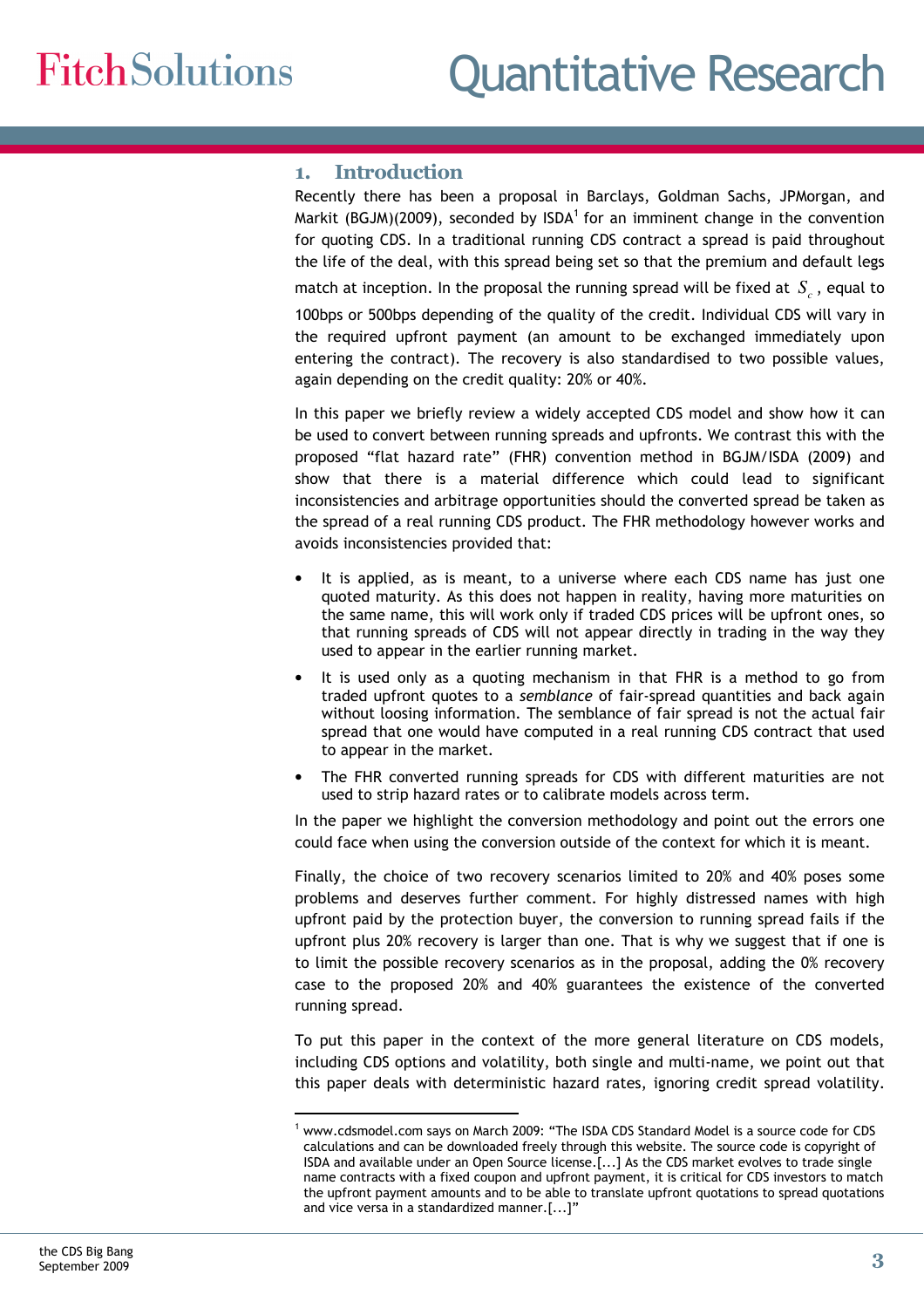# Quantitative Research

Models for credit spread volatility and CDS options have been presented in the literature both in the instantaneous credit spread and on the market credit spread framework. Jamshidian (2004) and Brigo (2005) analyzed the market formula for CDS options in full mathematical rigour, resorting to different approaches to deal with vanishing numeraires. Brigo and Cousot (2006) compare the shifted stochastic intensity square root model for the instantaneous CDS spread with the market valuation formula based on a lognormal forward CDS spread. Brigo and El-Bachir (2009) present a closed form formula for CDS options in a stochastic square root credit spread model with jumps. We should also mention that credit spread volatility is quite relevant when dealing with counterparty risk for CDS. This is analyzed in Brigo and Chourdakis (2008) for the unilateral case, and in Brigo and Capponi (2008) for the bilateral one. Finally, besides single name models, valuation of collateralized debt obligations (CDO's) or Credit index options (CIO) referencing multiple names require dynamic modelling of correlation, or of the loss process in aggregate and of the index spread. One of the few arbitrage free models consistent across the CDO capital structure and maturities is in Brigo, Pallavicini and Torresetti (2007), who also explain how this model was highlighting the possibility of default of sectors even before the crisis started in 2007. Finally, the extension of the CDS option to the multi-name context is addressed in Morini and Brigo (2007) and Brigo and Morini (2009), where the analysis of vanishing numeraires is extended to multi-name CDS options in relationship with the crisis.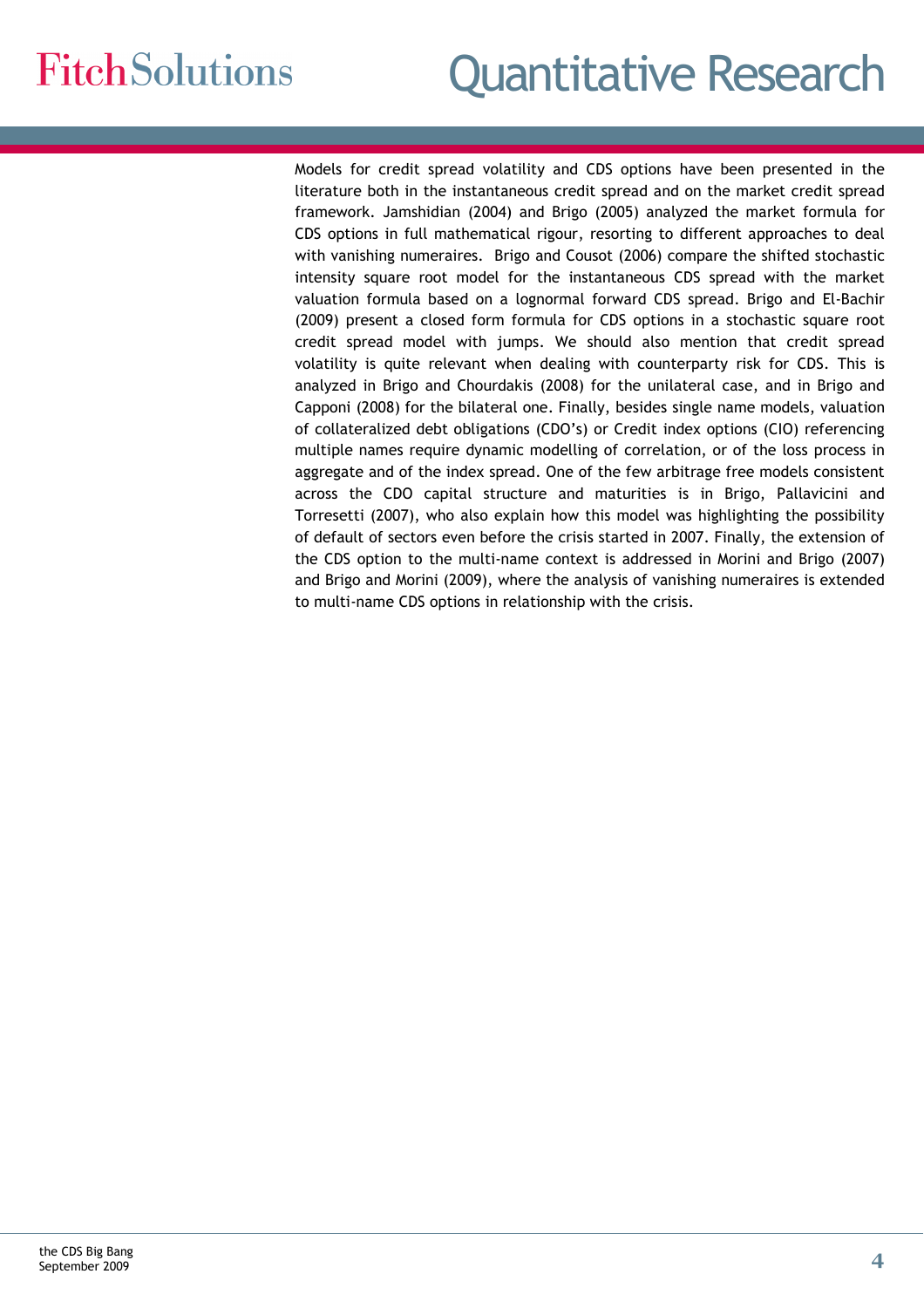### 2. Running and Upfront Credit Default Swaps

#### 2.1. Spot Running CDS Contract

We recall briefly some basic definitions for running CDS's that dominated the market until 2009. There have been upfront CDS's before 2009, but they used to charge the whole cost of protection upfront and hence have no running spread. This was prevalent for names with very poor or deteriorated credit quality. The new upfront CDS put forward in the so called "big bang" is different though, as we explain later on.

Let  $t$  be the current time and  $T_1, \ldots, T_n$  be the times when the *protection buyer* pays to the *protection seller* a coupon  $C(T_i)$  on the notional  $N$  for protection against default of a specified entity. The protection buyer pays this coupon until the lesser of the random default time  $\tau$  and the contract expiry  $T_n$ . If the *default* 

time  $\tau$  is before the maturity  $T_n$  the protection seller pays to the protection buyer the notional amount minus recovery. The leg which pays upon default is called the protection leg or default leg and the leg which pays the coupons is called the premium leg. The lost notional minus recovery is called the loss given default, *LGD* and can be expressed in terms of a *recovery rate*,  $R$ , as  $LGD = N \cdot (1 - R)$ .

The spread  $S$  associated with the coupon payments  $C(T_i)$  is called the *contractual* or fixed spread. This spread is typically fixed when the trade is executed and held constant to maturity.



The dates  $T_{\tilde{i}}$  are typically fixed as quarterly dates during the year called IMM-Dates  $(20<sup>th</sup>$  March,  $20<sup>th</sup>$  June,  $20<sup>th</sup>$  September,  $20<sup>th</sup>$  December) where adjustments are made should any date fall on a holiday.

We explicitly point out that we assume the offered protection amount *LGD* to be independent of the default time  $\tau$ , thus we can do calculations with a deterministic *LGD* . The time *T<sup>i</sup>* is computed by the number of days to the *i* -th coupon payment date and divided by the daycount convention (eg 360).

Using terminology from the market, the deal is struck on the trade date for protection starting on a specified effective date. Upfronts and accrued amounts are exchanged on the cash settlement date. In the mathematical exposition that follows we make the simplifying assumption that all three dates coincide.

This form of the CDS contract, that has been dominant until 2009, is expected to be replaced by the upfront CDS contract described below, at least for North American corporate CDS.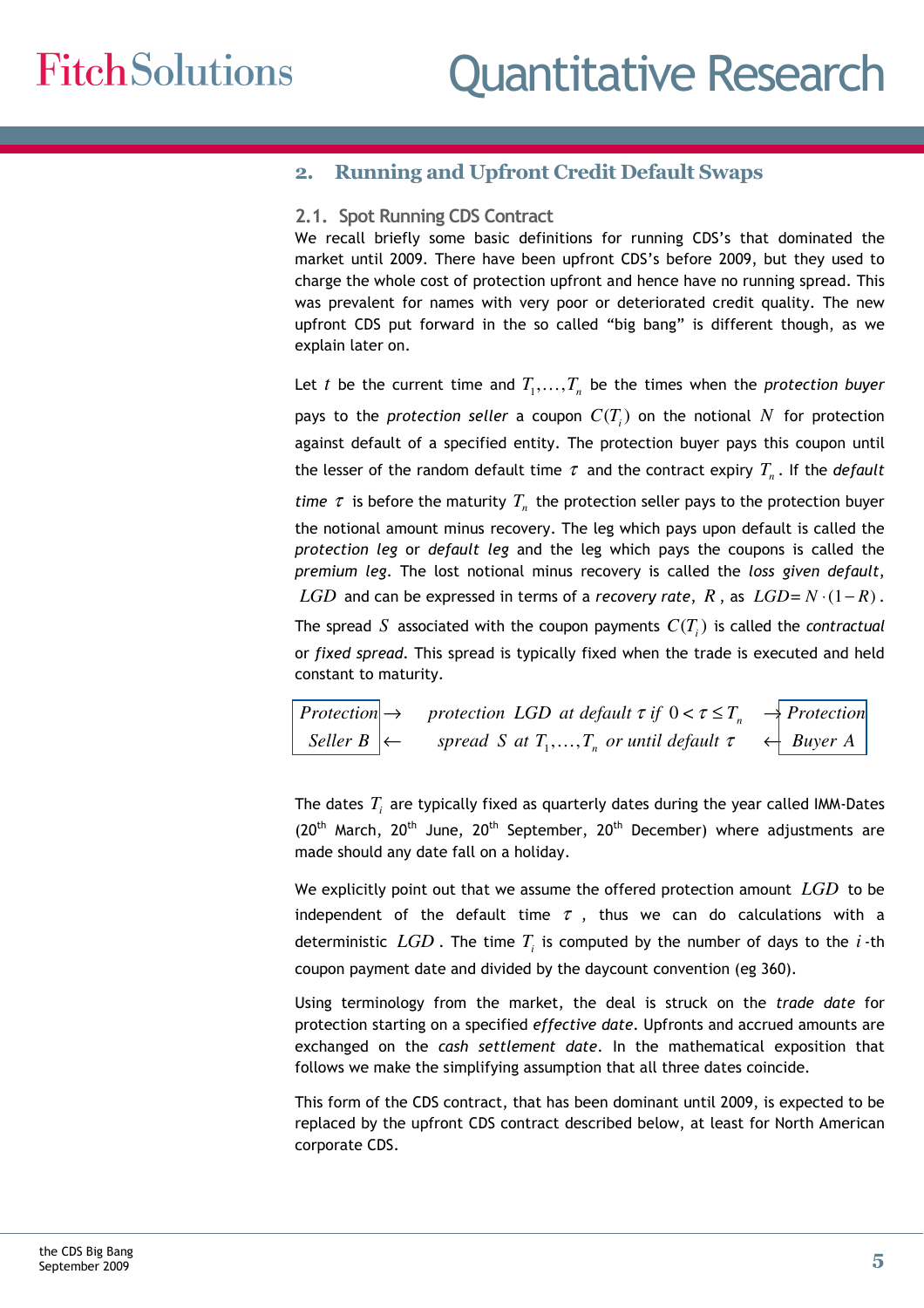2.2. Premium and Protection Legs, and Spot Running CDS Spreads

Let  $D(t, T)$  denote the discount factors at time t for maturity T and assume them to be independent of the default time  $\tau$ .

As we are going to illustrate, all CDS valuation terms, observed at time  $0$ , can be expressed using survival probabilities, also observed at time  $0$ :

$$
Surv(T) := Prob(\tau > T),
$$

i.e. the probability that the name survives time  $T$ . It follows that the default probability is

$$
Prob(\tau \le T) = 1 - Surv(T). \tag{1}
$$

Let the interval between coupon payment  $i-1$  and  $i$  be denoted  $\Delta_i = T_i - T_{i-1}$ with  $T_{\rm 0}$  =  $0$  . The value of the premium leg of a CDS at time  $\,0\,$  can be decomposed into the value of the premium leg paying one basis point, the  $|DV01|^2$ , scaled by the spread (in basis points):

*Premleg*<sub>0,n</sub>(S; 
$$
D(0, \cdot), Surv(\cdot) = S \cdot DVO1_{0,n}(D(0, \cdot), Surv(\cdot))
$$
 (2)

where

$$
DV01_{0,n}(D(0,\cdot),\text{Surv}(\cdot)) := \sum_{i=1}^{n} \Bigg[ D(0,T_i)\Delta_i \text{Surv}(T_i) - \int_{T_{i-1}}^{T_i} D(0,s)\Delta_i \frac{s-T_{i-1}}{T_i-T_{i-1}} d\text{Surv}(s) \Bigg].
$$

The *DV*01 is the discounted sum of the premium payments weighted by the probability of receiving them. This formula is indeed model independent given the initial zero coupon curve (bonds) at time  $0$  observed in the market (ie  $D(0, \cdot)$ ) and given the survival probabilities  $Surv(·)$  at time  $0$ .

A similar formula holds for the protection leg, again under independence between the default time  $\tau$  and interest rates:

$$
ProtecLeg_{0,n}(LGD; D(0,\cdot), Surv(\cdot)) = -L GD \int_0^{T_n} D(0,s) \, d\, Surv(s). \tag{3}
$$

Here protection starts from today. This formula too is model independent given the initial zero coupon curve (bonds) at time  $0$  observed in the market and given the survival probabilities at time 0.

The Stieltjes integrals with respect to survival probabilities given in the above formulas can be well approximated numerically by Riemann-Stieltjes sums provided a low enough discretization time step is taken. We usually consider the step-size to be between 10 and 30 days.

<sup>&</sup>lt;sup>2</sup> sometimes referred to as  $pV01$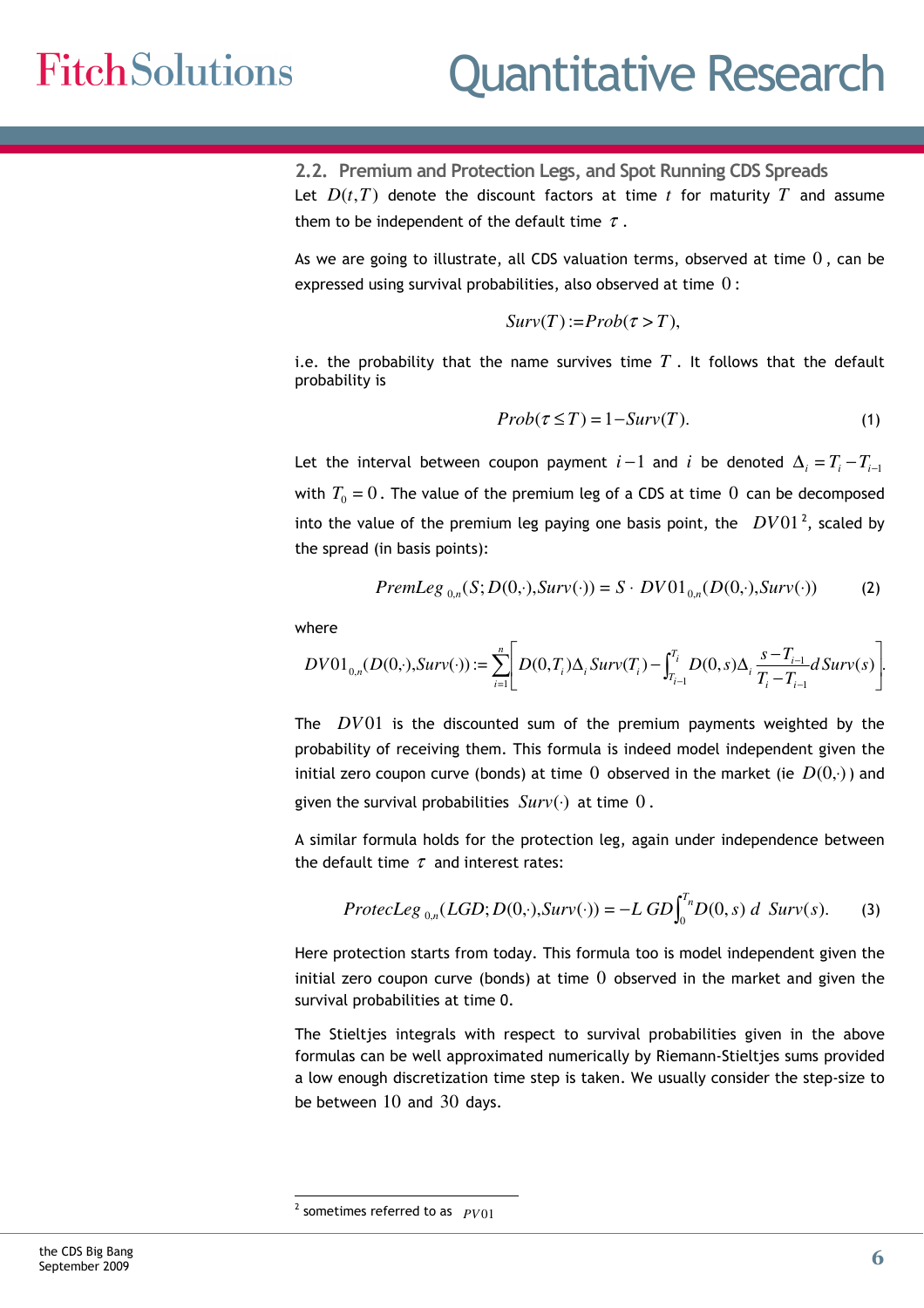The running CDS spread at time  $0$  is obtained as the fair spread  $S = S_{0,n}^{mkt\,MID}$  that equates the protection and premium legs<sup>3</sup>:

$$
S_{0,n} = \frac{Protecleg_{0,n}(LGD; D(0,\cdot),Surv(\cdot))}{DV01_{0,n}(D(0,\cdot),Surv(\cdot))}.
$$
 (4)

Notice that if at time  $0$  we have a CDS whose spread in the premium leg is  $S \neq S_{_{0,n}}$  , we can also write the value of the CDS to the protection seller as

$$
CDS_{0,n}(S; LGD; D(0,\cdot), Surv(\cdot)) = (S - S_{0,n}) \ DVO1_{0,n}(D(0,\cdot), Surv(\cdot)).
$$

In practice the market quotes CDS spreads at a fixed set of maturities, e.g.  $T_{n} \in \{1y,3y,5y,7y,10y\}$ , and our model  $Surv(t)$  must take into account consistently all of these quotes. Using the fact that the market spread is the fair spread and thus the one that equates premium and default legs we can solve

$$
ProtecLeg_{0,n}(LGD; D(0,\cdot), Surv(\cdot))) = PremLeg_{0,n}(S_{0,n}^{mktMID}; D(0,\cdot), Surv(\cdot))
$$
 (5)

in portions of  $Surv(\cdot)$  starting from  $T<sub>n</sub> = 1 y$ , finding the market implied survival  ${Surv(t), t \leq 1y}$ ; plugging this into the  $T<sub>n</sub> = 2y$  CDS legs formulas, and then solving the same equation with  $T<sub>n</sub> = 2y$ , we find the market implied survival  ${Surv(t), t \in (1y,2y]}$ , and so on up to  $T<sub>n</sub> = 10y$ . The conditions for a valid survival curve are  $Surv(0) = 1$ ,  $Surv(t) \ge 0$  and  $Surv(\cdot)$  needs to be decreasing.

This is a way to strip survival probabilities from CDS quotes in a model independent way. In practice this would be hard because the choice of *Surv*(*t*) to solve equation (5) is not unique. We therefore need to constrain the form of *Surv*(*t*) and the market usually adopts  $\exp(-\int_0^t h(s)ds)$  (where  $h$  is typically piecewise constant in time) so that the default times  $\tau$  are exponentially distributed. This is an assumption. To be precise, let  $h(t)$  be the piecewise constant intensity or "hazard rate" and  $H(t) = \int_0^t h(s)ds$  the cumulated intensity function satisfying

$$
Surv(t) = \exp(-H(t)), \ \ Prob\{s < \tau \le t\} = \exp(-H(s)) - \exp(-H(t)).
$$

In this case one can derive a formula for CDS prices based on integrals (summations) of *h*, and on the initial interest-rate curve, resulting from the above expectation. The two legs look like

$$
ProteCLeg_{0,n}(LGD; D(0,\cdot), H(\cdot)) \approx L GD \sum_{i_j=0}^{T_n} D\left(0, \frac{t_{j+1}+t_j}{2}\right) (e^{-H(t_j)} - e^{-H(t_{j+1})}), \quad (6)
$$

 $^3$  actually bid and ask quotes are available for this fair  $\,S$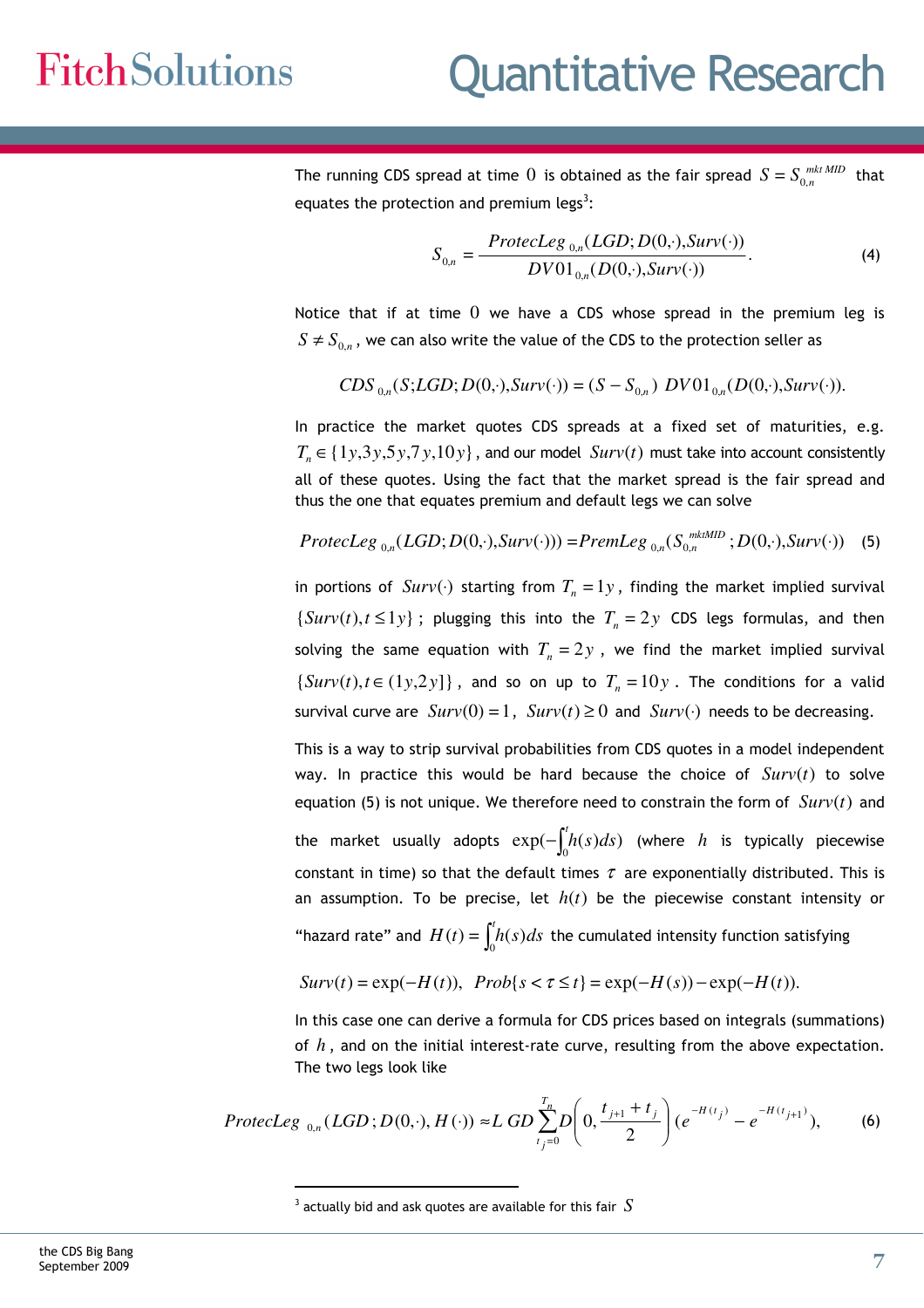*PremLeg*<sub>0,n</sub>(S; 
$$
D(0,\cdot), H(\cdot) = S
$$
  $DVO1_{0,b}(D(0,\cdot), H(\cdot)),$  (7)

$$
DV01_{0,n}(D(0,\cdot),H(\cdot)) \approx \sum_{i=1}^{n} D(0,T_i)\Delta_i e^{-H(T_i)} - \sum_{i=1}^{n} D\left(0,\frac{T_i + T_{i-1}}{2}\right) \frac{\Delta_i}{2} (e^{-H(T_i)} - e^{-H(T_{i-1})}), \quad (8)
$$

where we approximated the integrals with Riemann-Stieltjes sums on the fine grid  $\{t_0, ...\}$ .

Under this setup the calibration procedure described for *Surv*(*t*) reduces to finding the constant value of  $h(t)$  in  $[0,1Y]$  that reproduces the one year quote and then the value in  $[1Y,3Y]$  that reproduces the three year quote and so on.

It is important to point out that in more demanding modeling tasks the actual model one assumes for  $\tau$  is more complex and may involve stochastic intensity either directly or through stochastic modeling of the *S* dynamics itself. Even so, the *h* are retained as a mere quoting mechanism for CDS rate market quotes, and may be taken as inputs in the calibration of more complex models. See for example the discussion on the role of credit spread volatility in counterparty risk for credit default swaps in Brigo and Chourdakis (2008).

#### 2.3. Upfront CDS with Fixed Running Spread

Traditionally most CDS are traded as a fixed running spread paid throughout the life of the contract. Recently the market has turned towards upfront CDS, where in addition to a (different) fixed running spread there is an immediate (upfront) payment when the deal is entered.



In this new formulation, instead of choosing the spread to equate the value of the contract legs to the protection buyer and seller, the spread is fixed at the same level for all contracts and the upfront is chosen as an add-on at the initial time to match again the legs.

The recent suggestions in BGJM/ISDA (2009) use just one of two running spreads, 100 bps for investment grade CDS and 500 bps for high yield CDS. The recovery is also restricted similarly to be either 40% or 20%. The upfront payment can be negative or positive, based on where the corresponding fair spread would be with respect to the fixed spread and on possible recovery differences.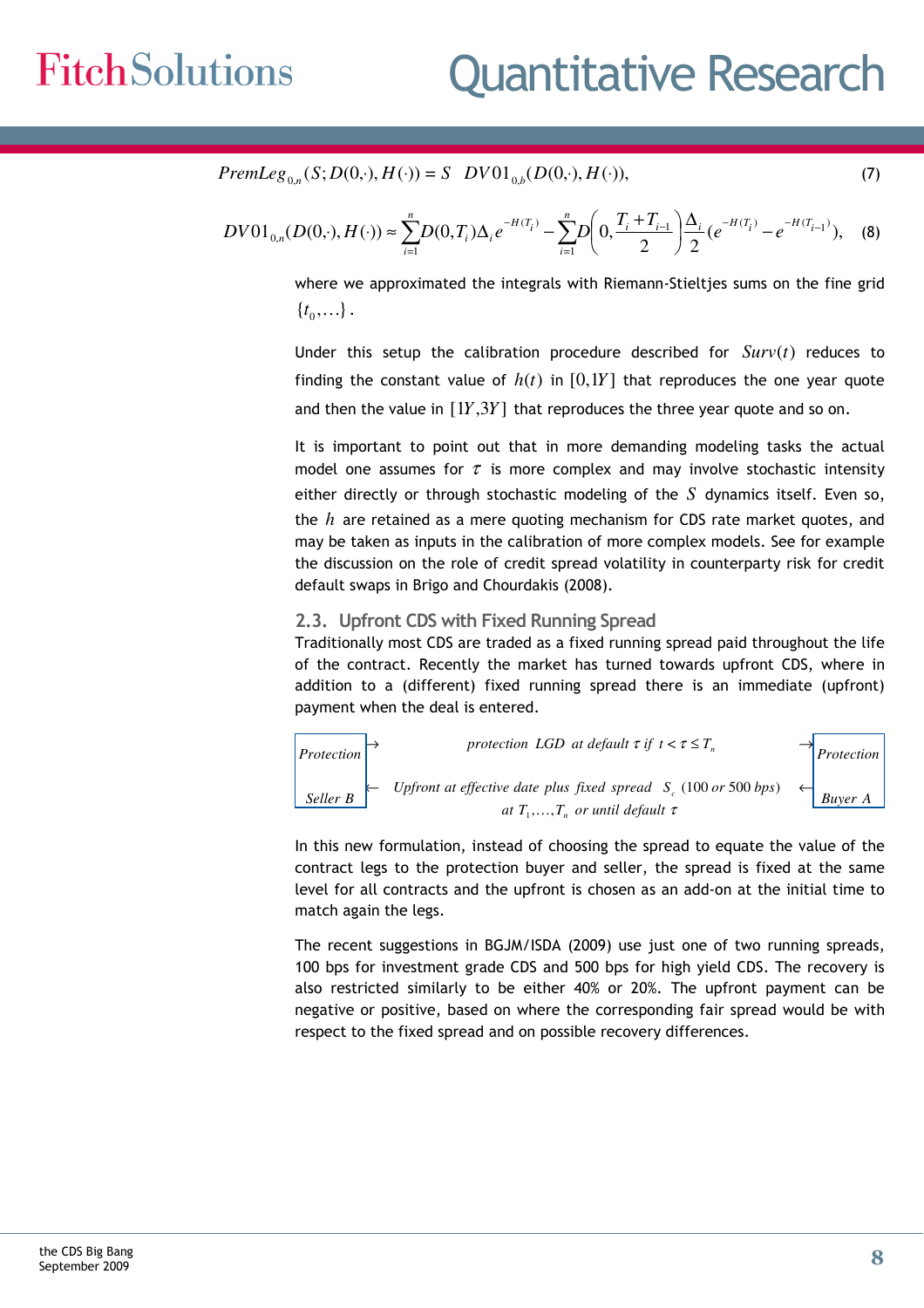### **3.** Conversion Between Running and Upfront Spreads

For converting upfront CDS spread quotes into running or viceversa there are essentially two possibilities. The first one is consistent with the whole term structure of hazard rates and allows also for hedging portfolios with several positions. The second one is merely a quoting mechanism that has to be used very carefully and only at a single deal basis, in order to avoid possible dangers.

3.1. Running to Upfront with a Consistent Term Structure of Hazard Rates The upfront is just the amount that makes the contract fair, in that the upfront added to the value of the premium leg with the contractual spread  $S_c$  (100 or 500  $^\circ$ bps) matches the protection leg value. It is therefore straightforward to convert the running spread into an upfront and a new given fixed contractual spread. The upfront is simply the present value of the payer CDS contract having the new contractual (100 or 500bps) spread in the premium leg. Given the hazard rate curve  $h(\cdot)$  calibrated to the running CDS spreads for several maturities, the market running spread  $S_{0,n}$  , and the contractual spread  $S_c$  , the upfront for a maturity  $T_n$ is simply

$$
Upfr_{0,n} = ProtecLeg_{0,n}(LGD; D(0,\cdot), H(\cdot)) - S_cDV01_{0,n}(D(0,\cdot), H(\cdot)).
$$

or, equivalently,

$$
Upfr_{0,n} = (S_{0,n} - S_c) DVO1_{0,n}(D(0,\cdot), H(\cdot))
$$

to obtain the runnings. This is done as follows: Solve in  $h(\cdot)$  with  $H(t) = \int_0^t h(s) \, ds$ 3.2. Upfront to Running with a Consistent Term Structure of Hazard Rates If we have the upfront for several maturities and we wish to move to running spread taking into account the term structure of CDS consistently, we need first to strip hazard rates from the spanning upfront quotes, and then use the hazard rates the equations

$$
Upfr_{0,n} + S_c DV01_{0,n}(D(0,\cdot), H(\cdot)) = ProtecLeg_{0,n}(LGD; D(0,\cdot), H(\cdot))
$$

If we are given  $\mathit{Upfr}_{0,n}^{\mathit{mkt\,MID}}$  for different maturities  $T_n$  , we can assume as before a piecewise constant *h* , and invert prices in an iterative way as *T<sup>n</sup>* increases, deriving at each time the new part of *h* that is consistent with the Upfr for the new increased maturity.

Once this is done, the running spread can be readily obtained as

$$
S_{_{0,n}} = \frac{ProteCLeg_{_{0,n}}(LGD; D(0,\cdot), H(\cdot))}{DV01_{_{0,n}}(D(0,\cdot), H(\cdot))} = \frac{Upfr_{_{0,n}}}{DV01_{_{0,n}}(D(0,\cdot), H(\cdot))} + S_c.
$$

Besides being useful for a consistent conversion across term, this tool allows to derive a model consistent with several upfront quantities on different maturities at the same time, so that we can be able to properly handle a portfolio of CDS's across several maturities.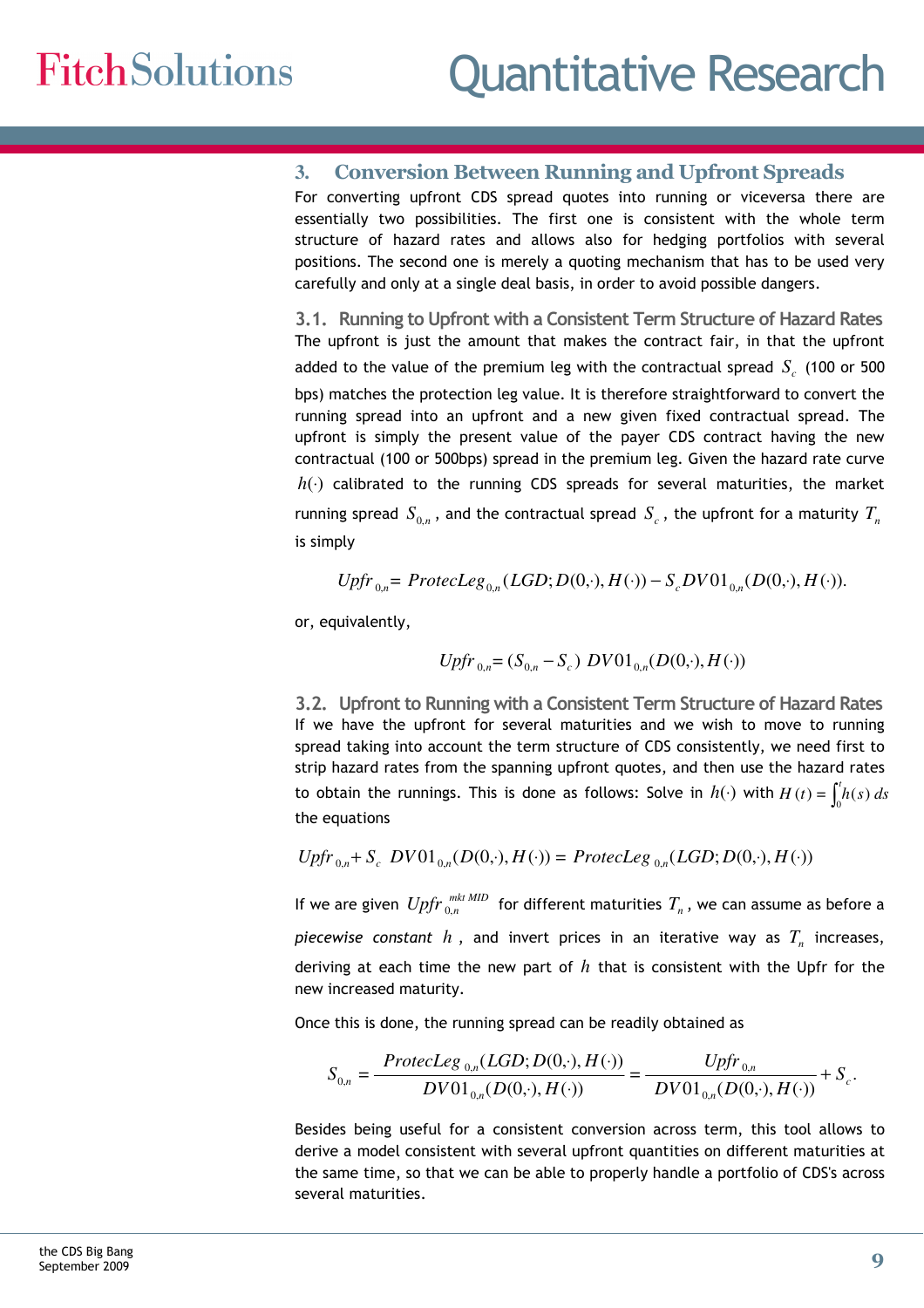#### 3.3. Conversion Using a Flat Hazard Rate (FHR)

In order to standardize the conversion from running fair spreads (par spreads) to upfronts, BGJM/ISDA (2009) suggested a conversion method, which is reasonably robust. C++ code is provided so that market participants are able to adopt this method.

However, this method suffers from two important drawbacks: first, it is inconsistent across maturities, and second, it leads to different results even when converting single CDS deals between running and upfront when compared to the consistent method.

As a result of this, the method works as a rule-of-thumb metric to uniquely if inconsistently convert traded upfront prices into a semblance of running spreads that are not meant to be spreads of actually traded running CDS. This method works for translating upfront to running spread for a single maturity. The "model" is not intended to price CDS for any other maturity or a portfolio of CDS and thus we are not dealing with a CDS model as mentioned before. In the proposal, the "model" is calibrated to a single upfront CDS quote for a specific maturity (eg Upfr <sub>0,5Y</sub> ). It can only be seen as consistent in the absence of any other quotes for earlier maturities.

If other such quotes exist (eg  $Upfr_{0,3Y}$ ), then they give information about the

default probability of the reference entity for an overlapping period of time and this information should be accounted for consistently, which is not possible under the flat hazard rate paradigm.

#### Example 1 (Inconsistency of the flat hazard rate framework when used for more than one maturity)

#### The Upfront Upfr 0,5*<sup>Y</sup>* gives information about default over zero to five years and

Upfr 0,3*<sup>Y</sup>* gives information over zero to three years. Suppose there is not a 2*y* upfront CDS quoted but that we need to price a 2y running CDS. The proposed methodology is powerless and should not be used since it works only on a single deal level and there is no 2y upfront deal. However, if one would try to force the methodology, one could first use the 3y upfront to get a flat hazard rate translating into a 3y running, and then use that hazard rate to compute the 2y running. Or one could do exactly the same thing with the 5y upfront, getting a flat hazard rate for the 5y running calculation and then use this to compute the 2y running. This would lead to two different running spreads for the 2y, one based on the 3y flat hazard rate and one based on the 5y one. Other examples are possible: suppose the market quotes the 3y and 5y upfront but we need the 4y running. What to do?

The only possible reasonable method is to strip a term structure of hazard rates consistent with the 3y and 5y at the same time and then pricing the 2y (or 4y) running CDS. This would be consistent. However, if some not too careful investor applies the above FHR methodology, this can lead into ambiguous results. Furthermore, for hedging a portfolio of upfront CDS, the methodology is also quite powerless.

To phrase the flat hazard rate method in terms of our setup, let  $\overline{T}$  be the maturity for which we transform the upfront  $\,U\,$  with a fixed spread  $\,S_{\,c}\,$  into a fair spread  $\,S$  .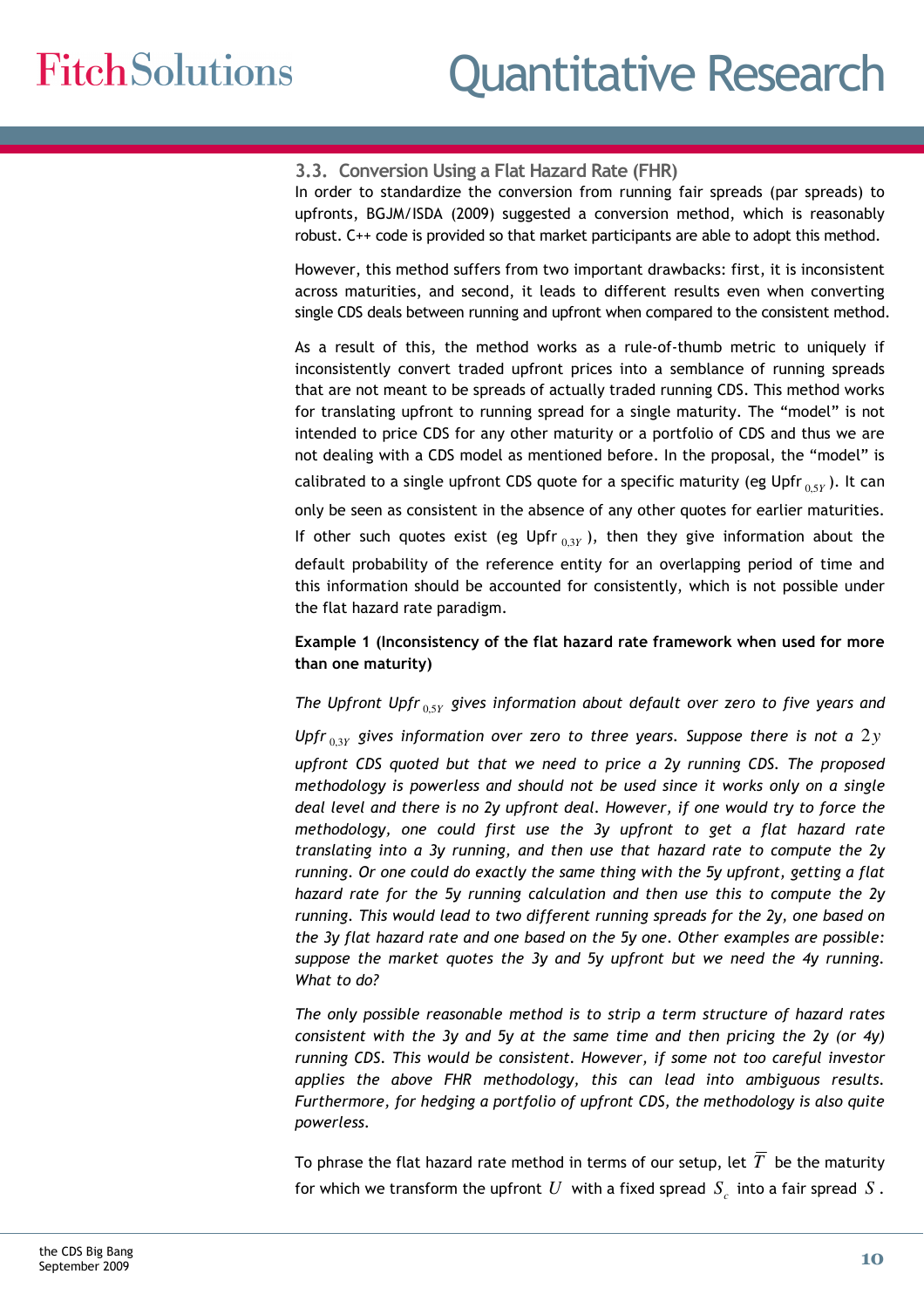The major assumption is that we are using a flat hazard rate *h* for the time interval  $[0,\overline{T}]$ . So we are looking for  $h > 0$  which satisfies  $H(T) = hT$  for all T and such that

$$
U + S_c \sum_{i=1}^{n} \left[ D(0, T_i) \Delta_i e^{-H(T_i)} - D \left( 0, \frac{T_i + T_{i-1}}{2} \right) \frac{\Delta_i}{2} (e^{-H(T_i)} - e^{-H(T_{i-1})}) \right]
$$
  
=  $(1 - R) \sum_{t_j=0}^{T} D \left( 0, \frac{t_{j+1} + t_j}{2} \right) (e^{-H(t_j)} - e^{-H(t_{j+1})}).$ 

This can be calculated by an ordinary root searcher. After obtaining *h* we get the running *S* by

$$
S = \frac{(1-R)\sum_{i_j=0}^{T} D\left(0, \frac{t_{j+1} + t_j}{2}\right) (e^{-H(t_j)} - e^{-H(t_{j+1})})}{\sum_{i=1}^{n} \left[ D(0, T_i) \Delta_i e^{-H(T_i)} - D\left(0, \frac{T_i + T_{i-1}}{2}\right) \frac{\Delta_i}{2} (e^{-H(T_i)} - e^{-H(T_{i-1})})\right]}.
$$
(9)

This however leads to differences with the consistent framework above. In other terms, even at single deal level the fair running CDS spread calculated with the rough and CDS-term-inconsistent flat hazard rate is different from the running CDS spread calculated with the CDS-term-consistent hazard rate curve. The difference can be considerable in presence of a strong patterns of the term structure of upfront CDS quotes by maturity. It is therefore clear that this does not involve a problem as long as running CDS are not traded, but if they were, the potential confusion this can create in the market would certainly be a concern. An example of confusion is the following.

Example 2 (Investor with existing pre-upfront CDS libraries based on running spreads).

We consider a hypothetical investor who has developed libraries to strip a term structure of hazard rates from running spreads across maturities. These hazard rates are used as basic modeling tools in pricing other credit derivatives, counterparty risk and other products involving credit features.

With the market switching to upfront CDS, and with input becoming upfront quotes, this investor would now have two choices.

- The first choice would be to strip directly hazard rates from the upfront CDS of a name from several maturities.
- The second choice would be to use the proposed FHR methodology to convert upfront CDS's into running, and then put the FHR converted running spread into the old libraries based on running CDS inputs

The two procedures would not produce the same result. The only consistent procedure would be the first one, whereas the second procedure would produce a term structure of hazard rates that are inconsistent with the originally traded upfront CDS. This would be a problem when pricing other products.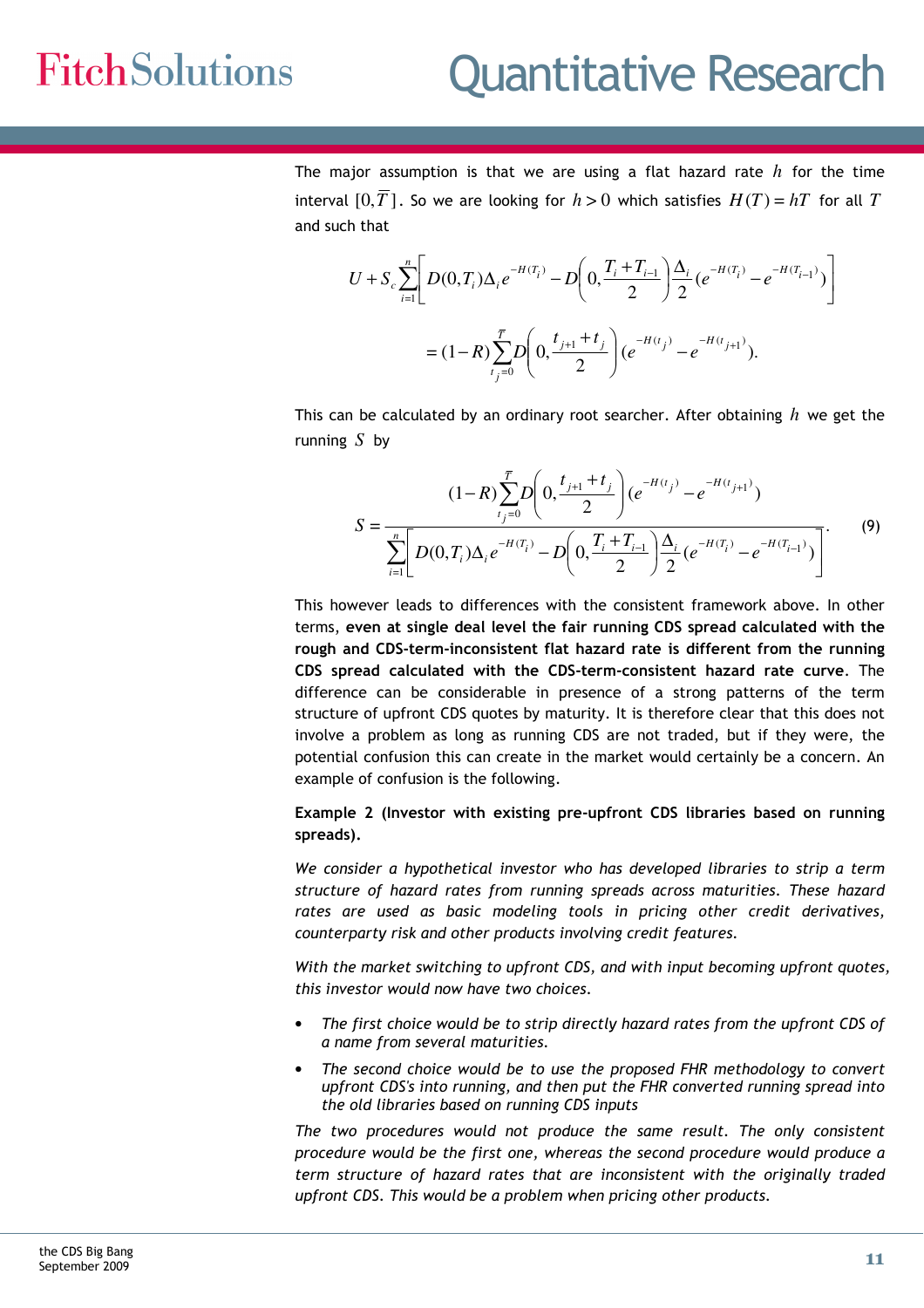3.4. The Role of Recovery and Problems with the 20% and 40% Choices In the proposed conversion method one is not free to choose the recovery. Instead, it is fixed at  $40\%$  for senior and  $20\%$  for subordinated. In case the contract to be converted featured a different recovery, part of the difference would be absorbed by the flat hazard rate. That is, if the market consensus recovery was 50%, but 40% was used in the conversion, then the hazard rate (and hence the default probability) must move down to balance the larger loss incurred on default. This change in modeling quantities will, of course, affect the conversion.

A potential problem with the conversion method is when the upfront is very high. In some such cases the conversion method would fail to produce a corresponding positive running spread. For example, if the upfront to be paid by the protection buyer is  $81\%$ , then converting with the proposed fixed recovery rate of  $20\%$  will not work. The only possibility to get a positive flat hazard rate to do the conversion is to lower the recovery rate. Highly distressed names were recently observed for American automobile producers (March 2009).

For cases when the conversion method fails, we suggest to use a third possible value of  $0\%$  for the recovery Rate  $R$ , if we have to stick to a limited set of recovery scenarios. Since in the conversion we are calculating the hazard rate to one maturity only, a realistic case of a failing conversion method is when  $Upr+R>1$ , which can be fixed for  $Up \in [0,1)$  by setting  $R = 0$ . In fact, a sufficient condition for the upfront paid by the protection buyer not to be convertible into a running spread with the proposed methodology is  $Upr+R>1$ . This stems from the default or protection leg of a CDS being bounded from above by 1− *R* . This is why the adoption of a third recovery value,  $0$ , would ease matters in this respect. Indeed, one can show that  $Upr + R < 1$  is a sufficient condition to guarantee existence of a flat hazard rate for the upfront paid by the protection buyer.

### **4.** Numerical Examples

We produce examples of conversion from upfront to running and vice versa with the fully consistent model and with the FHR "model". We take market spreads to highlight the differences: we take 10 years final maturity, and we assume flat and 0 interest rates (discounts  $D(t, T)$  all equal to 1).

#### 4.1. From Upfront to Running

We start with a term structure of upfront quotes (see Table 1). We put ourselves in the context of Example 2 above, looking at an investor having an old library and stripping hazard rates<sup>4</sup> from a term structure of running CDS spreads and receiving now upfront quotes from the market. We assume recovery in all CDS to be  $40\%$ . We aim at comparing the two procedures:

- a) Strip hazard rates directly from the upfront, then using those to compute the running spreads.
- b) Convert the upfront to running using the FHR methodology.

<sup>4</sup> See for example Brigo and Mercurio (2006)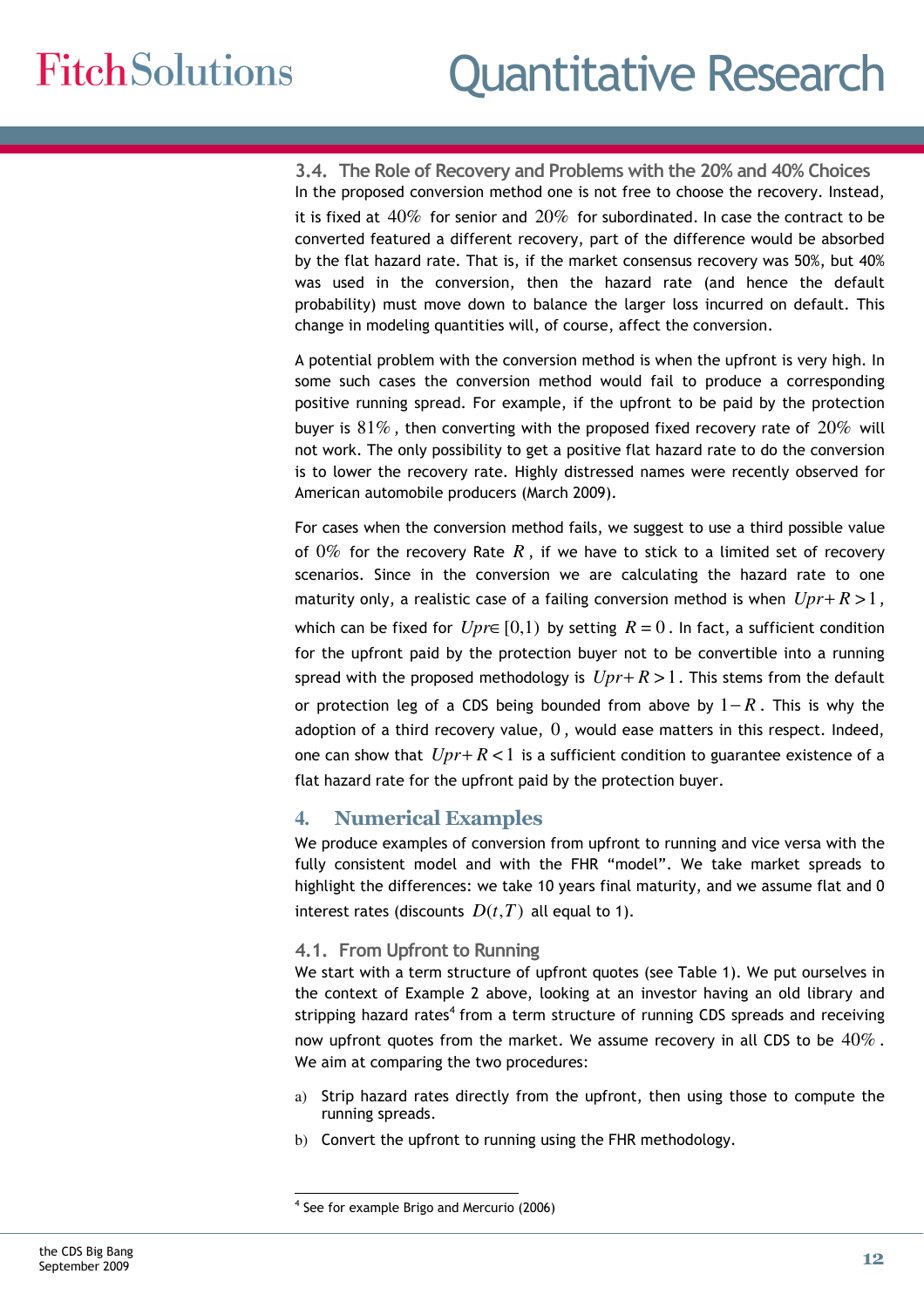An unaware investor who would then feed the running spreads obtained in (b) to a hazard rate stripper would find hazard rates quite different from the correct ones obtained in (a). The differences in the running spreads from the consistent and the FHR conversion are shown in Table 2. It is clear that the differences are relevant, ranging from about 4 to 75 basis points.

#### Table 1: Term structure of upfronts for the four reference entities used in the examples

|                                   | <b>Upfronts</b> |          |          |                                                   |          | Recovery |
|-----------------------------------|-----------------|----------|----------|---------------------------------------------------|----------|----------|
| (%)                               |                 |          |          | 20 Jun 10 20 Jun 12 20 Jun 14 20 Jun 16 20 Jun 19 |          | Rate     |
| ArcelorMittal Finance SCA         | $-8.66$         | $-14.79$ | $-17.38$ | $-18.38$                                          | $-18.06$ | 40       |
| Continental AG                    | $-16.85$        | $-23.15$ | $-25.51$ | $-26.03$                                          | $-25.94$ | 40       |
| American International Group Inc. | $-25.29$        | $-32.58$ | $-34.92$ | $-35.56$                                          | $-36.44$ | 35       |
| Hitachi, Ltd.                     | $-0.72$         | $-3.00$  | $-5.75$  | $-8.10$                                           | $-11.80$ | 35       |

#### Table 2: Fair and conventional spreads for maturity 20 Jun 2019

|                                   | Proper mechanism |                     |    |              |                   |  |
|-----------------------------------|------------------|---------------------|----|--------------|-------------------|--|
|                                   | <b>Rec</b> (%)   | Fair Spread Rec (%) |    | Conventional | <b>Difference</b> |  |
| ArcelorMittal Finance SCA         | 40               | 852.57              | 40 | 827.17       | 25.40             |  |
| Continental AG                    | 40               | 1.112.90            | 40 | 1.037.78     | 75.12             |  |
| American International Group Inc. | 35               | 1,523.00            | 40 | 1.467.23     | 55.77             |  |
| Hitachi, Ltd.                     | 35               | 234.80              | 40 | 238.72       | $-3.92$           |  |

#### 4.2. From Running to Upfront

We now consider the case of an investor who has running market quotes for a CDS at multiple maturities and some libraries in place to strip a term structure of hazard rates consistent with all quotes. We aim to compare the differences arising in pricing the corresponding upfront CDS when using either FHR or the proper consistent term structure of hazard rates.

Table 3 shows four corporates as quoted on the 25th March 2009. The PVs for the last maturity obtained using the proper mechanism and the proposed conversion mechanism are given in table 4. The third table in this figure shows the differences between the two, which are as much as 4.17% in our examples. It is clear that the two calculations result in material differences in the PV and thus using the suggested conversion method with any other running CDS model might cause some severe inconsistencies.

#### Table 3: Term structure of spreads for the four reference entities used in the examples

|                                   | <b>Spreads</b> |                   |                                                            |          | Recovery |    |
|-----------------------------------|----------------|-------------------|------------------------------------------------------------|----------|----------|----|
|                                   |                |                   | 20 Jun 10 20 Jun 12 20 Jun 14 20 Jun 16 20 Jun 19 Rate (%) |          |          |    |
| ArcelorMittal Finance SCA         |                |                   | 1.287.00 1.109.86 1.009.57                                 | 938.57   | 852.57   | 40 |
| Continental AG                    |                |                   | 2.168.64 1.607.98 1.388.67                                 | 1.245.89 | 1.112.90 | 40 |
| American International Group Inc. |                | 3.197.28 2.274.91 | 1.913.48                                                   | 1695.9   | 1.523.00 | 35 |
| Hitachi, Ltd.                     | 157.92         | 195.57            | 217.21                                                     | 223.87   | 234.8    | 35 |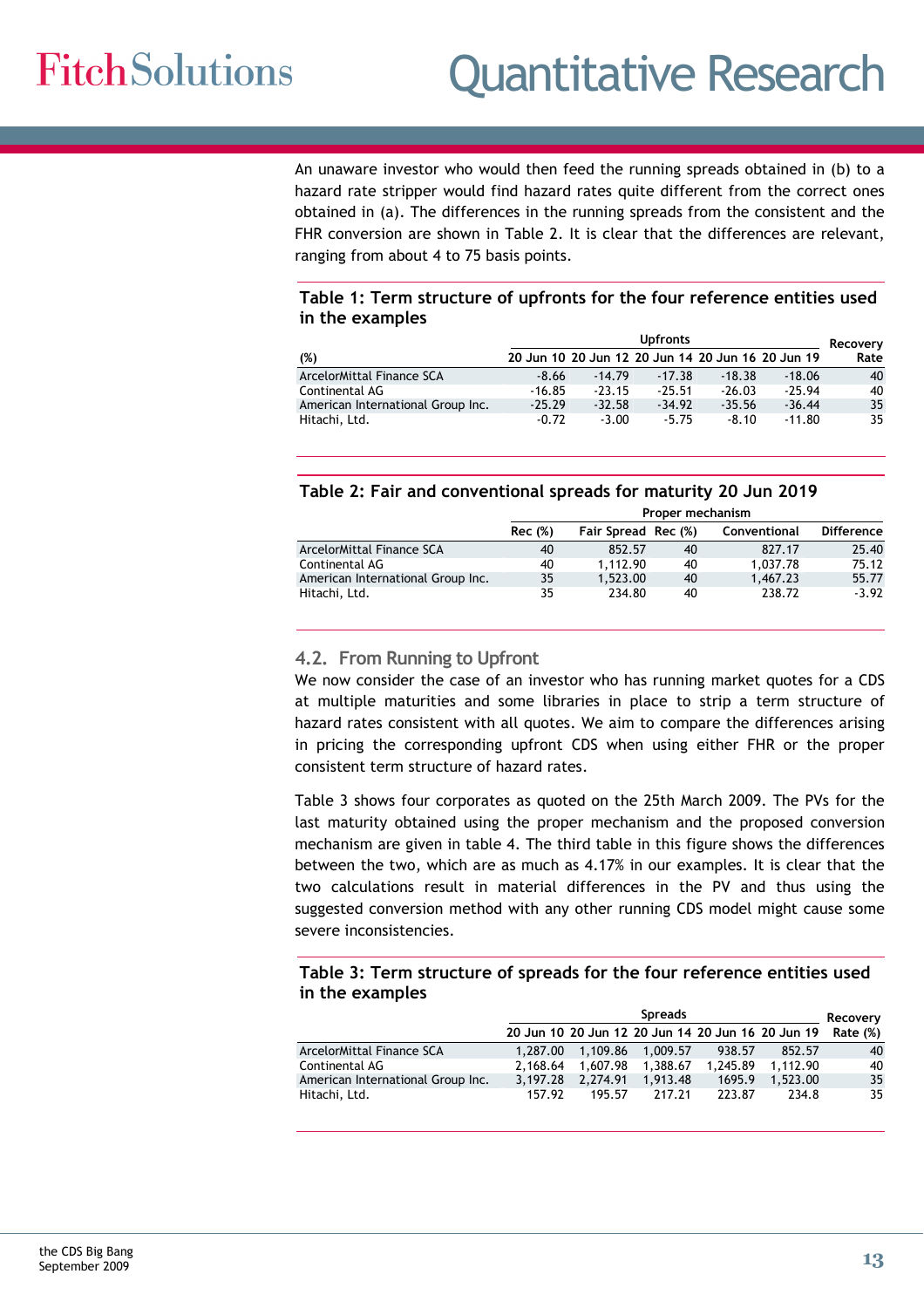Table 4: Present values for a maturity of 20 Jun 2019 using the proper mechanism and the proposed conversion mechanism for a notional of 10,000,000 and a zero upfront payment.

|                                   | Proper mechanism |                |                            |              |                                 |  |
|-----------------------------------|------------------|----------------|----------------------------|--------------|---------------------------------|--|
|                                   | Fixed            |                |                            |              |                                 |  |
| Name                              | Spread           | Rec (%)        | PV                         |              | <b>Premium PV</b> Protection PV |  |
| ArcelorMittal Finance SCA         | 500              | 40             | 1,806,384.70               | 2,561,739.08 | 4,368,123.78                    |  |
| Continental AG                    | 500              | 40             | 2,593,569.97               | 2,115,818.22 | 4,709,388.18                    |  |
| American International Group Inc. | 500              | 35             | 3,643,573.65               | 1,780,827.79 | 5,424,401.43                    |  |
| Hitachi, Ltd.                     | 100              | 35             | 1,180,156.83               | 875,487.26   | 2,055,644.09                    |  |
|                                   |                  |                |                            |              |                                 |  |
|                                   |                  |                | Conversion mechanism       |              |                                 |  |
|                                   | Fixed            |                |                            |              |                                 |  |
| Name                              | Spread           | <b>Rec</b> (%) | PV                         | Premium PV   | <b>Protection PV</b>            |  |
| ArcelorMittal Finance SCA         | 500              | 40             | 1,914,127.72               | 2,714,535.72 | 4,628,663.44                    |  |
| Continental AG                    | 500              | 40             | 2.823.185.85               | 2,303,137.42 | 5,126,323.27                    |  |
| American International Group Inc. | 500              | 40             | 3,741,810.30               | 1,828,841.79 | 5,570,652.09                    |  |
| Hitachi, Ltd.                     | 100              | 40             | 1,150,463.77               | 853,459.77   | 2,003,923.55                    |  |
|                                   |                  |                |                            |              |                                 |  |
|                                   |                  |                | Proper - Conversion (as %) |              |                                 |  |
|                                   | Fixed            |                |                            |              |                                 |  |
| Name                              | Spread           | Rec            | PV                         |              | Premium PV Protection PV        |  |
| ArcelorMittal Finance SCA         | 500              | 40             | $-1.08$                    | $-1.53$      | $-2.6$                          |  |
| Continental AG                    | 500              | 40             | $-2.30$                    | $-1.87$      | $-4.1$                          |  |
| American International Group Inc. | 500              | 40             | $-0.98$                    | $-0.48$      | $-1.4$                          |  |
| Hitachi, Ltd.                     | 100              | 40             | 0.30                       | 0.22         | 0.5                             |  |
|                                   |                  |                |                            |              |                                 |  |

### **5.** References

[1] Barclays Capital, Goldman Sachs, JP Morgan and Markit (BGJM) (2009). Standard North American Corporate CDS Converter Specification, available at www.cdsmodel.com, seconded by ISDA.

[2] D. Brigo (2005). Market Models for CDS Options and Callable Floaters, Risk Magazine, January 2005

[3] Brigo, D., and A. Capponi (2008). Bilateral counterparty risk valuation with stochastic dynamical models and application to Credit Default Swaps. Available at http://ssrn.com/abstract=1318024 or at http://arxiv.org/abs/0812.3705

[3] D. Brigo and K. Chourdakis. Counterparty Risk for Credit Default Swaps: Impact of spread volatility and default correlation, Fitch Solutions, 2008. To appear in International Journal of Theoretical and Applied Finance.

[6] Brigo D. and Cousot, L. (2006). A Comparison between the SSRD Model and the Market Model for CDS Options Pricing. International Journal of Theoretical and Applied Finance, Vol 9, n. 3.

[7] Brigo D. and El—Bachir, N. (2008). An exact formula for default swaptions pricing in the SSRJD stochastic intensity model. To appear in Mathematical Finance. Available at Defaultrisk.com

 [4] D. Brigo, and F. Mercurio. Interest Rate Models: Theory and Practice - with Smile, Inflation and Credit, Second Edition, Springer Verlag, 2006.

 [8] Brigo, D., and Morini, M. (2009). Last option before the armageddon. Risk Magazine, September 2009.